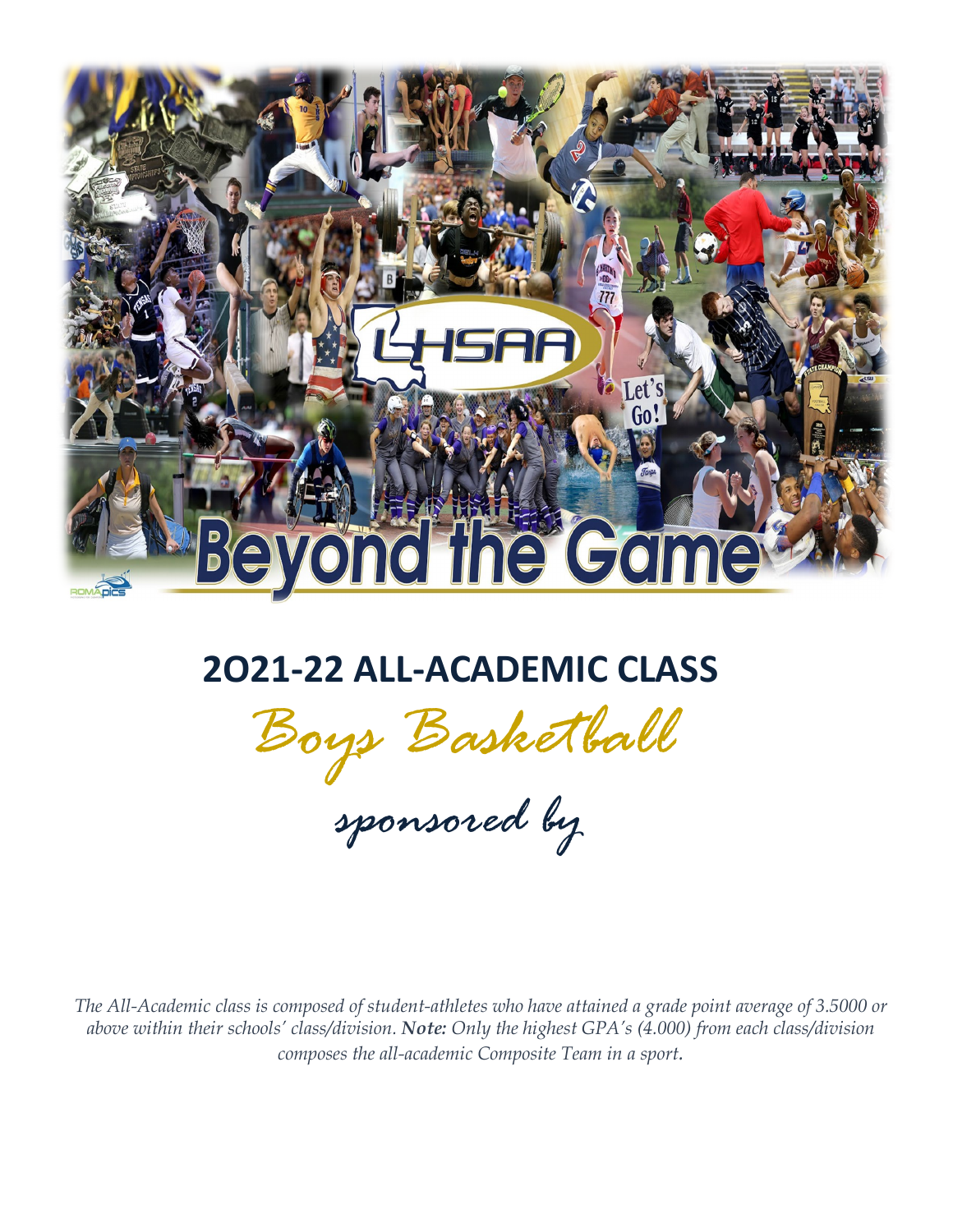

## 2021-22 ALL-ACADEMIC BOYS' BASKETBALL CLASS/DIVISION TEAM

#### **CLASS 5A TEAM**

| <b>Name</b>            | Year    | School                 | Sport | <b>Class</b> | <b>Division</b>          | <b>GPA</b> |
|------------------------|---------|------------------------|-------|--------------|--------------------------|------------|
| <b>Brady Bollinger</b> | 2021-22 | St. Paul's             | BB    | <b>5A</b>    | I                        | 4.0000     |
| <b>Byron Cage</b>      | 2021-22 | H.L. Bourgeois         | BB    | 5A           |                          | 4.0000     |
| Jacob Colby            | 2021-22 | Catholic - B.R.        | BB    | 5A           | T                        | 4.0000     |
| Noah Davis             | 2021-22 | Archbishop Rummel      | BB    | 5A           | T                        | 4.0000     |
| Christian McCoy        | 2021-22 | Parkway                | BB    | 5A           |                          | 4.0000     |
| Michael Olsen          | 2021-22 | St. Paul's             | BB    | 5A           | $\overline{\phantom{a}}$ | 4.0000     |
| Ryan Rimmer            | 2021-22 | Haughton               | BB    | 5A           |                          | 4.0000     |
| Zachary Schubert       | 2021-22 | Live Oak               | BB    | 5A           |                          | 4.0000     |
| Micaiah Alfred         | 2021-22 | McKinley               | BB    | 5A           | 1                        | 3.9750     |
| <b>Harrison May</b>    | 2021-22 | West Ouachita          | BB    | 5A           |                          | 3.9608     |
| Jeffarie Landry        | 2021-22 | East Jefferson         | BB    | 5A           |                          | 3.9607     |
| Jene Baquet            | 2021-22 | Archbishop Shaw        | BB    | 5A           | $\overline{\phantom{a}}$ | 3.9600     |
| <b>Tanner Oliver</b>   | 2021-22 | St. Amant              | BB    | 5A           |                          | 3.9552     |
| Brayden Kuriger        | 2021-22 | St. Amant              | BB    | 5A           |                          | 3.9521     |
| Christopher Caskey     | 2021-22 | Fontainebleau          | BB    | 5A           |                          | 3.9347     |
| Coleman Stafford       | 2021-22 | Haughton               | BB    | 5A           |                          | 3.9200     |
| Kellen Lewis           | 2021-22 | Covington              | BB    | 5A           |                          | 3.9130     |
| Benjamin Bird          | 2021-22 | Fontainebleau          | BB    | 5A           |                          | 3.9111     |
| William Pilgreen       | 2021-22 | Ruston                 | BB    | 5A           |                          | 3.9111     |
| Landon Ibieta          | 2021-22 | Mandeville             | BB    | 5A           |                          | 3.9091     |
| Zachary Maita          | 2021-22 | Fontainebleau          | BB    | 5A           |                          | 3.9090     |
| Kavon Barnhill         | 2021-22 | C.E. Byrd              | BB    | 5A           | 1                        | 3.8958     |
| <b>Ashon Fields</b>    | 2021-22 | <b>West Monroe</b>     | BB    | 5A           |                          | 3.8888     |
| Justin Aaron           | 2021-22 | Natchitoches Central   | BB    | 5A           |                          | 3.8800     |
| <b>Rashad Davis</b>    | 2021-22 | <b>Ouachita Parish</b> | BB    | 5A           |                          | 3.8723     |
| Noah Jonker            | 2021-22 | Alexandria             | BB    | 5A           |                          | 3.8696     |
| Aiden Richards         | 2021-22 | St. Paul's             | BB    | 5A           | 1                        | 3.8400     |
| Dakota Gasca           | 2021-22 | <b>West Monroe</b>     | BB    | 5A           |                          | 3.8297     |
| Ethan Peloquin         | 2021-22 | Sam Houston            | BB    | 5A           |                          | 3.8288     |
| Andrew Zibilich        | 2021-22 | St. Paul's             | ВB    | 5A           | T                        | 3.8200     |
| Preston Jefferson      | 2021-22 | C.E. Byrd              | ВB    | 5A           | I.                       | 3.8085     |
| Mondrai Hogg           | 2021-22 | <b>Ouachita Parish</b> | ВB    | 5A           |                          | 3.8000     |
| <b>Devin Daniels</b>   | 2021-22 | Hammond                | ВB    | 5A           |                          | 3.7917     |
| Kerry Wilson           | 2021-22 | Destrehan              | ВB    | 5A           |                          | 3.7917     |
| Jordan Skinner         | 2021-22 | New Iberia             | ВB    | 5A           |                          | 3.7916     |
| <b>Falon Short</b>     | 2021-22 | H.L. Bourgeois         | ВB    | 5A           |                          | 3.7872     |
| William Pouyadou       | 2021-22 | Jesuit                 | ВB    | 5A           | I                        | 3.7857     |
| <b>Tiras Magee</b>     | 2021-22 | Live Oak               | ВB    | 5A           |                          | 3.7802     |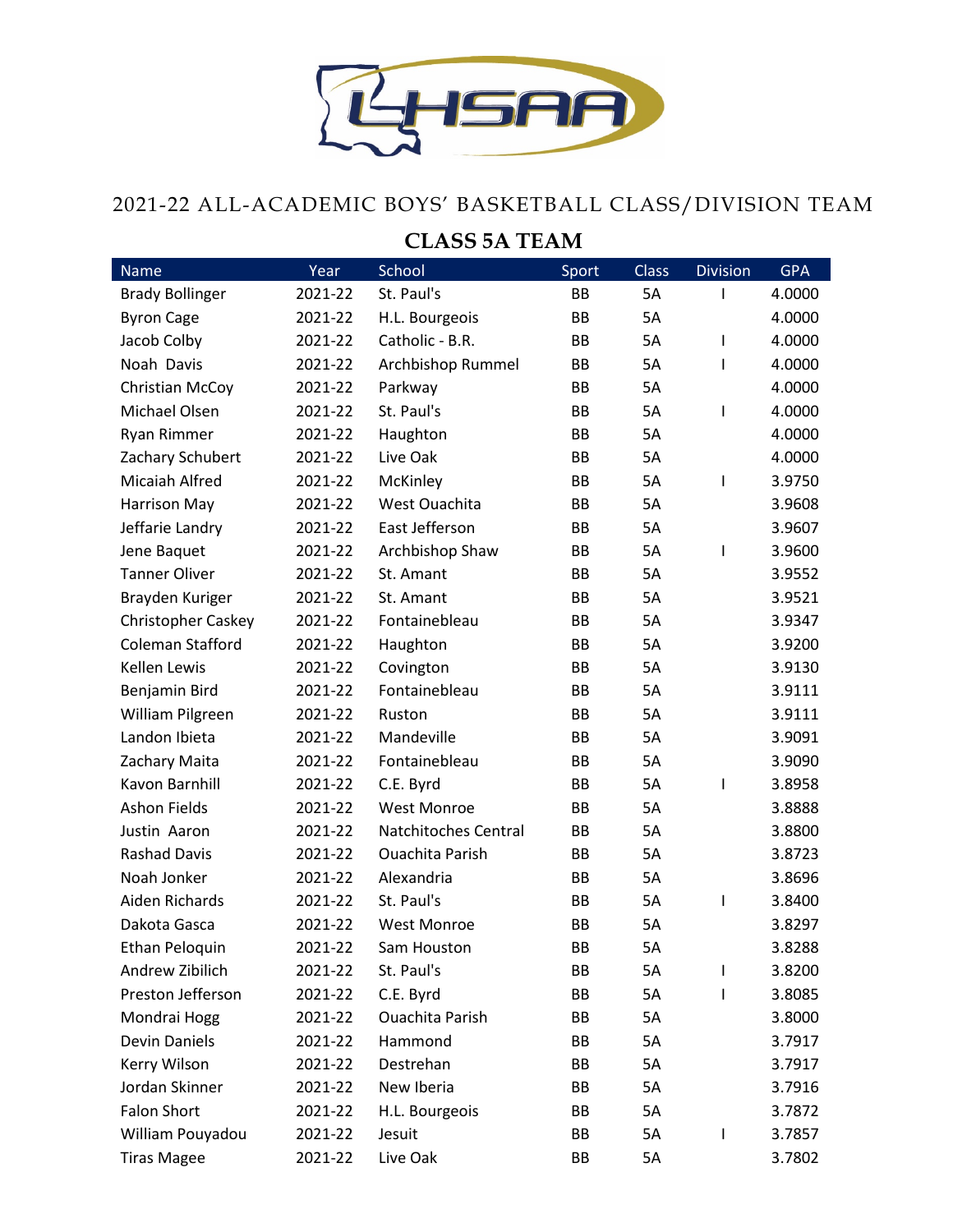| Name                      | Year    | School                   | Sport | <b>Class</b> | <b>Division</b> | <b>GPA</b> |
|---------------------------|---------|--------------------------|-------|--------------|-----------------|------------|
| Samuel Smith              | 2021-22 | Live Oak                 | BB    | <b>5A</b>    |                 | 3.7381     |
| Delon Jr. Beauchamp       | 2021-22 | McKinley                 | BB    | 5A           | ı               | 3.7291     |
| <b>Guy Hargon</b>         | 2021-22 | Captain Shreve           | BB    | 5A           |                 | 3.7272     |
| <b>Trace Forbes</b>       | 2021-22 | St. Amant                | BB    | <b>5A</b>    |                 | 3.7260     |
| Andrew Duckworth          | 2021-22 | Denham Springs           | BB    | 5A           |                 | 3.7234     |
| Kaleb Huggins             | 2021-22 | Zachary                  | BB    | 5A           |                 | 3.7173     |
| Jax Melancon              | 2021-22 | St. Amant                | BB    | 5A           |                 | 3.7120     |
| Dylan Ross                | 2021-22 | West Ouachita            | BB    | 5A           |                 | 3.7080     |
| <b>Jose Trinidad</b>      | 2021-22 | <b>Grace King</b>        | BB    | 5A           |                 | 3.7080     |
| <b>Harrison Conner</b>    | 2021-22 | John Curtis Christian    | BB    | 5A           | ı               | 3.7000     |
| Samuel Authement          | 2021-22 | <b>Central Lafourche</b> | BB    | 5A           |                 | 3.6956     |
| Jamal Farhat              | 2021-22 | Alexandria               | BB    | <b>5A</b>    |                 | 3.6923     |
| Cameron Walker            | 2021-22 | Airline                  | BB    | 5A           |                 | 3.6920     |
| <b>Blake Davis</b>        | 2021-22 | St. Paul's               | BB    | 5A           | ı               | 3.6800     |
| <b>Kyle Barnes</b>        | 2021-22 | L. W. Higgins            | BB    | 5A           |                 | 3.6730     |
| Jaylon Sam                | 2021-22 | <b>Barbe</b>             | BB    | <b>5A</b>    |                 | 3.6500     |
| Seth Harden               | 2021-22 | Catholic - B.R.          | BB    | 5A           | ı               | 3.6429     |
| Alexander                 |         |                          |       |              |                 |            |
| Lissarrague               | 2021-22 | Jesuit                   | BB    | <b>5A</b>    | ı               | 3.6429     |
| Zachary Fenn              | 2021-22 | St. Paul's               | BB    | 5A           | ı               | 3.6400     |
| <b>Tristen Viger</b>      | 2021-22 | Mandeville               | BB    | 5A           |                 | 3.6400     |
| Devin Helaire             | 2021-22 | Natchitoches Central     | BB    | 5A           |                 | 3.6296     |
| George Brown              | 2021-22 | Parkway                  | BB    | 5A           |                 | 3.6200     |
| Jayden Gradney            | 2021-22 | Barbe                    | BB    | 5A           |                 | 3.6100     |
| <b>Andrew Mitchell</b>    | 2021-22 | <b>Barbe</b>             | BB    | <b>5A</b>    |                 | 3.6100     |
| <b>Harrison Verdigets</b> | 2021-22 | Dutchtown                | BB    | 5A           |                 | 3.5962     |
| Dawson Ortego             | 2021-22 | Sulphur                  | BB    | 5A           |                 | 3.5600     |
| <b>Braylon Finney</b>     | 2021-22 | Captain Shreve           | BB    | 5A           |                 | 3.5434     |
| Jeremy Autin Jr.          | 2021-22 | St. Paul's               | BB    | 5A           | I               | 3.5400     |
| <b>Frederick Dudley</b>   | 2021-22 | Haughton                 | BB    | 5A           |                 | 3.5400     |
| Stephen Aguillard         | 2021-22 | Dutchtown                | BB    | 5A           |                 | 3.5385     |
| Darius Smoot              | 2021-22 | Woodlawn - B.R.          | BB    | 5A           |                 | 3.5000     |
| Anthony Sollazzo          | 2021-22 | C.E. Byrd                | BB    | 5A           | I               | 3.5000     |
| <b>Colin Thieler</b>      | 2021-22 | St. Paul's               | BB    | 5A           | ı               | 3.5000     |
| Andrew Thomas             | 2021-22 | Sam Houston              | BB    | 5A           |                 | 3.5000     |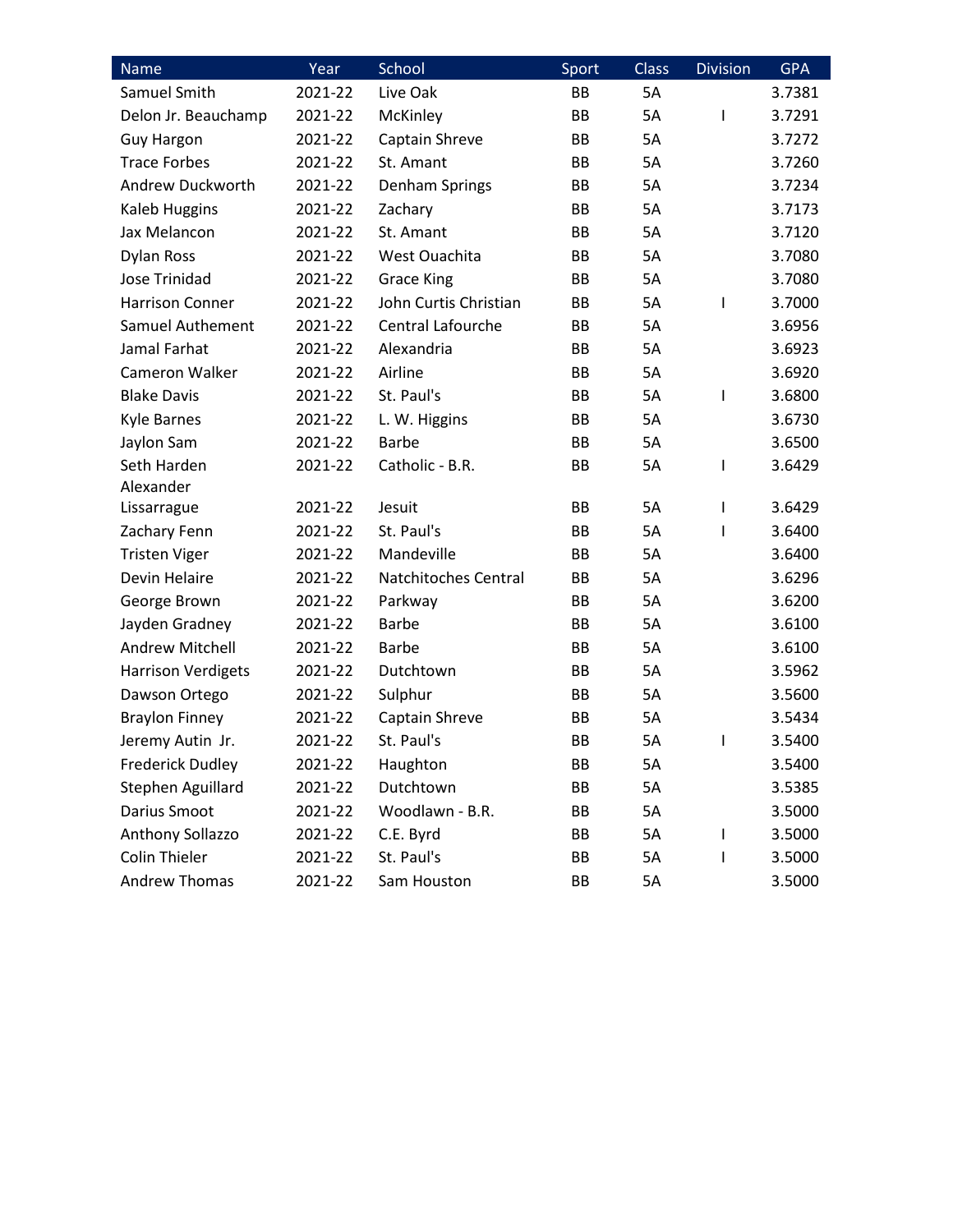#### **CLASS 4A TEAM**

| <b>Name</b>              | Year    | School                    | Sport     | <b>Class</b> | <b>Division</b>                       | <b>GPA</b> |
|--------------------------|---------|---------------------------|-----------|--------------|---------------------------------------|------------|
| Kyle Andrews             | 2021-22 | <b>Belle Chasse</b>       | BB        | 4A           |                                       | 4.0000     |
| Jackson Autin            | 2021-22 | South Lafourche           | <b>BB</b> | 4A           |                                       | 4.0000     |
| Darrius Davidson         | 2021-22 | Peabody                   | BB        | 4A           |                                       | 4.0000     |
| <b>Dominick Jenkins</b>  | 2021-22 | St. Thomas More           | BB        | 4A           | $\mathbf{I}$                          | 4.0000     |
| Micah Wolfson            | 2021-22 | <b>Ben Franklin</b>       | BB        | 4A           | $\mathbf{I}$                          | 4.0000     |
|                          |         | St. Michael the           |           |              |                                       |            |
| James Balart             | 2021-22 | Archangel                 | BB        | 4A           | $\mathbf{II}$                         | 3.9773     |
| <b>Tyler Dickson</b>     | 2021-22 | <b>Belle Chasse</b>       | BB        | 4A           |                                       | 3.9607     |
| <b>Bryston Williams</b>  | 2021-22 | Salmen                    | BB        | 4A           |                                       | 3.9500     |
| Darron Lanier            | 2021-22 | Bastrop                   | BB        | 4A           |                                       | 3.9393     |
| Lance Waddles            | 2021-22 | Evangel Christian         | BB        | 4A           | $\sf II$                              | 3.9100     |
| Adam Broussard           | 2021-22 | <b>Teurlings Catholic</b> | BB        | 4A           | $\mathbf{I}$                          | 3.9091     |
| Christian Arceneaux      | 2021-22 | South Terrebonne          | BB        | 4A           |                                       | 3.8750     |
| <b>Rasheed Plessy</b>    | 2021-22 | <b>Eleanor McMain</b>     | BB        | 4A           |                                       | 3.8750     |
| <b>Patrick Gisclair</b>  | 2021-22 | South Lafourche           | BB        | 4A           |                                       | 3.8696     |
| Norman Hughes            | 2021-22 | <b>Ben Franklin</b>       | BB        | 4A           | $\mathbf{II}$                         | 3.8684     |
| Evan Savoy               | 2021-22 | St. Thomas More           | BB        | 4A           | $\mathbf{I}$                          | 3.8571     |
| Patrick Doherty          | 2021-22 | St. Thomas More           | BB        | 4A           | $\mathbf{II}$                         | 3.8095     |
| Azavia Wise              | 2021-22 | Huntington                | BB        | 4A           |                                       | 3.7872     |
| Zayid Bethune            | 2021-22 | <b>Warren Easton</b>      | BB        | 4A           |                                       | 3.7729     |
| <b>Terrance Crawford</b> | 2021-22 | Livingston Collegiate     | BB        | 4A           |                                       | 3.7500     |
| Daniel Warren            | 2021-22 | Landry-Walker             | BB        | 4A           |                                       | 3.7500     |
| <b>Kristian Prevost</b>  | 2021-22 | <b>Ben Franklin</b>       | <b>BB</b> | 4A           | $\sf II$                              | 3.7250     |
| Daniel Hall              | 2021-22 | Lusher Charter            | BB        | 4A           | $\begin{array}{c} \hline \end{array}$ | 3.7200     |
|                          |         | St. Michael the           |           |              |                                       |            |
| Nicholas Johnson         | 2021-22 | Archangel                 | BB        | 4A           | $\mathbf{I}$                          | 3.7143     |
| Charlie Wells            | 2021-22 | Morgan City               | BB        | 4A           |                                       | 3.6923     |
| Patrick Mccraney         | 2021-22 | <b>Neville</b>            | <b>BB</b> | 4A           |                                       | 3.6735     |
| <b>Edward Williams</b>   | 2021-22 | Tara                      | BB        | 4A           |                                       | 3.6500     |
| <b>Gerald Tate</b>       | 2021-22 | Minden                    | BB        | 4A           |                                       | 3.6481     |
| Kyron Williams           | 2021-22 | Bastrop                   | BB        | 4A           |                                       | 3.6252     |
| <b>Stone Entrekin</b>    | 2021-22 | <b>Belle Chasse</b>       | BB        | 4A           |                                       | 3.6226     |
| <b>TONY PEREZ</b>        | 2021-22 | Tioga                     | BB        | 4A           |                                       | 3.6087     |
| Kevin Gill               | 2021-22 | Minden                    | BB        | 4A           |                                       | 3.6038     |
| Larry Honeywood Jr.      | 2021-22 | <b>Ben Franklin</b>       | BB        | 4A           | $\sf II$                              | 3.6000     |
|                          |         | St. Michael the           |           |              |                                       |            |
| <b>Abram Morales</b>     | 2021-22 | Archangel                 | ВB        | 4A           | Ш                                     | 3.5952     |
| Keeyontreh Williams      | 2021-22 | Franklinton               | BB        | 4A           |                                       | 3.5652     |
| Ty'Darrium Green         | 2021-22 | Minden                    | BB        | 4A           |                                       | 3.5283     |
| <b>Tyler Lee</b>         | 2021-22 | South Lafourche           | BB        | 4A           |                                       | 3.5217     |
| <b>Montreal Myles</b>    | 2021-22 | Liberty                   | BB        | 4A           | Ш                                     | 3.5000     |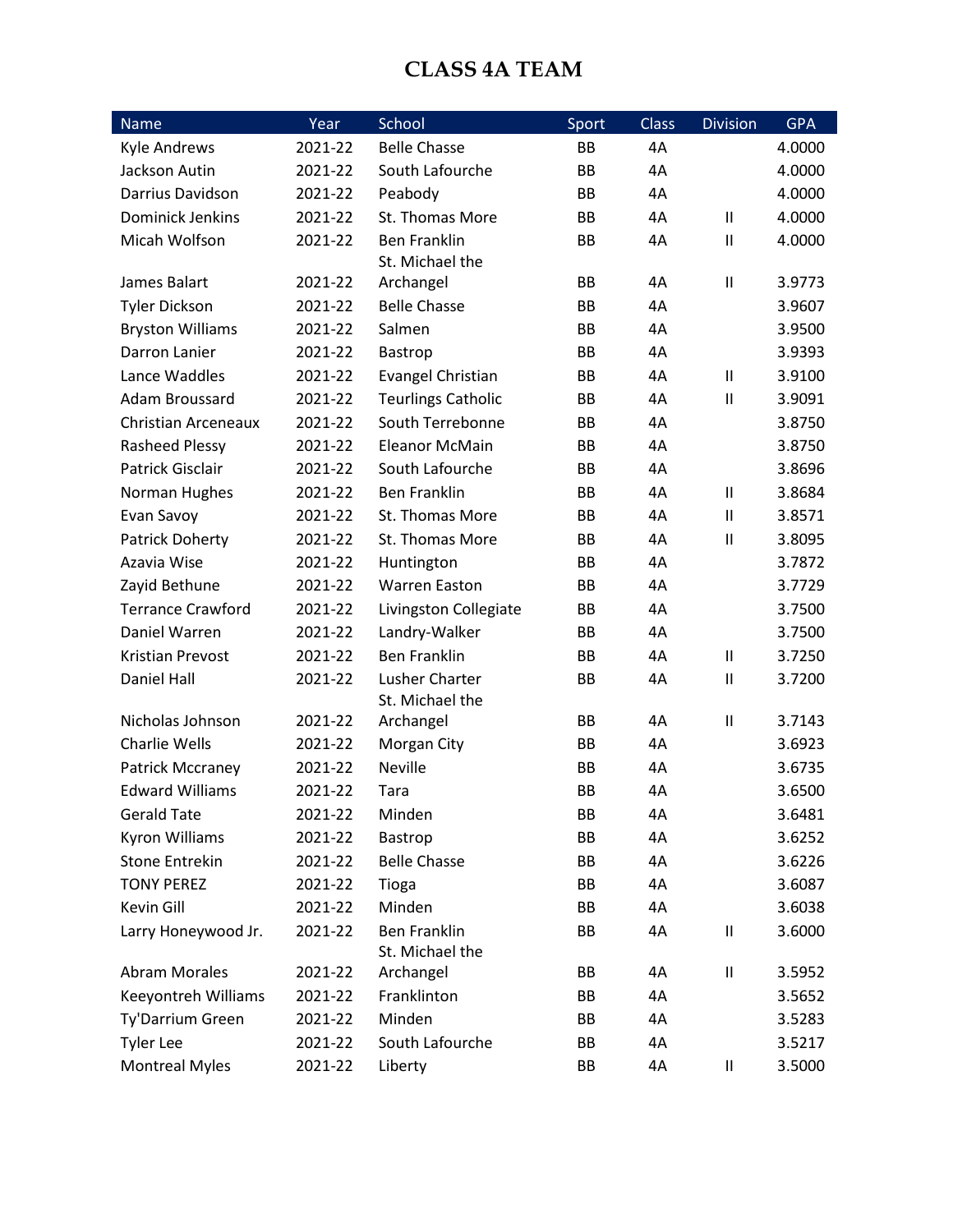#### **CLASS 3A TEAM**

| <b>Name</b>                | Year    | School                 | Sport     | <b>Class</b> | <b>Division</b>            | <b>GPA</b> |
|----------------------------|---------|------------------------|-----------|--------------|----------------------------|------------|
| <b>Theron Guillory</b>     | 2021-22 | Church Point           | <b>BB</b> | 3A           |                            | 4.0000     |
| Thomas Lavergne            | 2021-22 | St. Louis Catholic     | BB        | 3A           | $\ensuremath{\mathsf{II}}$ | 4.0000     |
| Kolton Morgan              | 2021-22 | lota                   | BB        | 3A           |                            | 4.0000     |
| <b>Tylon Thibodeaux</b>    | 2021-22 | Jennings               | BB        | 3A           |                            | 4.0000     |
| Christopher                |         |                        |           |              |                            |            |
| Freeman                    | 2021-22 | Northwest              | BB        | 3A           |                            | 3.9540     |
| <b>Grant Kemp</b>          | 2021-22 | Archbishop Hannan      | BB        | 3A           | $\sf II$                   | 3.9464     |
| <b>Alexander Silvers</b>   | 2021-22 | North Webster          | BB        | 3A           |                            | 3.9167     |
| Keagan Cuppens             | 2021-22 | Westlake               | BB        | 3A           |                            | 3.9100     |
| <b>Collin Coates</b>       | 2021-22 | University Lab         | BB        | 3A           | $\sf II$                   | 3.8696     |
| Payton DarDar              | 2021-22 | lota                   | BB        | 3A           |                            | 3.8636     |
| Hahn Bridges               | 2021-22 | Sterlington            | BB        | 3A           |                            | 3.8461     |
| <b>Tyrus Selders</b>       | 2021-22 | Loranger               | BB        | 3A           |                            | 3.8400     |
| Jayden Neff                | 2021-22 | <b>Baker</b>           | BB        | 3A           |                            | 3.8333     |
| Jatareon Robinson          | 2021-22 | North Webster          | BB        | 3A           |                            | 3.8261     |
| Reece Hardee               | 2021-22 | Kaplan                 | BB        | 3A           |                            | 3.8125     |
| <b>Ahmad Ahmad</b>         | 2021-22 | Haynes Academy         | BB        | 3A           | $\mathbf{I}$               | 3.8077     |
| Eamon Kelly                | 2021-22 | De La Salle            | BB        | 3A           | $\sf II$                   | 3.8000     |
| Ashton Andrepont           | 2021-22 | lota                   | <b>BB</b> | 3A           |                            | 3.7727     |
|                            |         | Booker T. Washington - |           |              |                            |            |
| Ro'Han Johnson             | 2021-22 | N.O.                   | BB        | 3A           |                            | 3.7647     |
| <b>Dez'mond Perkins</b>    | 2021-22 | <b>Madison Prep</b>    | BB        | 3A           |                            | 3.7500     |
| James Dunbar               | 2021-22 | <b>Buckeye</b>         | BB        | 3A           |                            | 3.7391     |
| Jaquan Jack                | 2021-22 | Mamou                  | BB        | 3A           |                            | 3.7200     |
| Josh Weimer                | 2021-22 | E.D. White             | BB        | 3A           | $\sf II$                   | 3.7083     |
| Jalen Williams             | 2021-22 | <b>Madison Prep</b>    | BB        | 3A           |                            | 3.7083     |
| <b>Dillon Gunner</b>       | 2021-22 | Patterson              | BB        | 3A           |                            | 3.7000     |
| De'Anta LeBranch           | 2021-22 | De La Salle            | BB        | 3A           | $\sf II$                   | 3.7000     |
| JaMarcus Stephens          | 2021-22 | North Webster          | BB        | 3A           |                            | 3.6957     |
| Mikal Lee                  | 2021-22 | Mentorship Academy     | ВB        | 3A           |                            | 3.6900     |
| Amauri Moye                | 2021-22 | Mentorship Academy     | BB        | 3A           |                            | 3.6900     |
| <b>Nate Rogers</b>         | 2021-22 | Parkview Baptist       | BB        | 3A           | $\sf II$                   | 3.6739     |
| Andrew Thibodeaux          | 2021-22 | lota                   | BB        | 3A           |                            | 3.6667     |
| <b>Mason Lawless</b>       | 2021-22 | E.D. White             | BB        | 3A           | $\mathbf{I}$               | 3.6364     |
| <b>Ethan Blanchard</b>     | 2021-22 | <b>Berwick</b>         | BB        | 3A           |                            | 3.6296     |
| Chanh Devin Dao            | 2021-22 | Thomas Jefferson       | BB        | 3A           | $\sf II$                   | 3.6296     |
| <b>Christian Malbreaux</b> | 2021-22 | lowa                   | BB        | 3A           |                            | 3.6000     |
| <b>Mason Scroggs</b>       | 2021-22 | Grant                  | BB        | 3A           |                            | 3.6000     |
| Brayden Broussard          | 2021-22 | Erath                  | BB        | 3A           |                            | 3.5833     |
| James (J.D.) Soileau       | 2021-22 | St. Louis Catholic     | ВB        | 3A           | $\sf II$                   | 3.5385     |
| Jack Mitcham               | 2021-22 | Sterlington            | BB        | 3A           |                            | 3.5116     |
| Sedric Applewhite          | 2021-22 | <b>Bossier</b>         | BB        | 3A           |                            | 3.5100     |
| Percy Daniels              | 2021-22 | <b>Madison Prep</b>    | BB        | 3A           |                            | 3.5000     |
| Kyron Reed                 | 2021-22 | Sophie B. Wright       | ВB        | 3A           |                            | 3.5000     |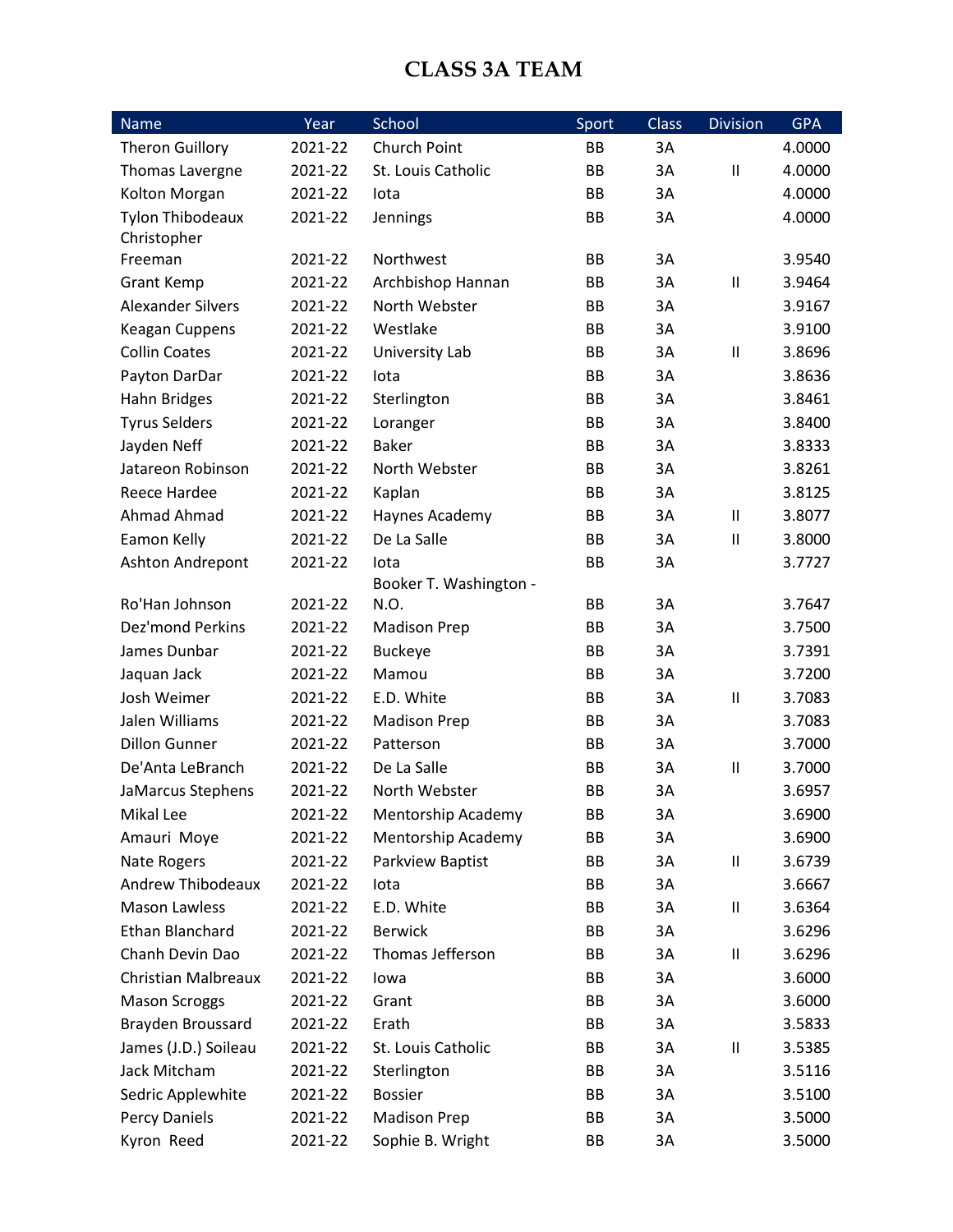#### **CLASS 2A TEAM**

| Name                     | Year    | School                     | Sport     | Class | <b>Division</b>  | <b>GPA</b> |
|--------------------------|---------|----------------------------|-----------|-------|------------------|------------|
| Ty Bynog                 | 2021-22 | Kinder                     | BB        | 2A    |                  | 4.0000     |
| Aaron Cantrell           | 2021-22 | <b>Holy Savior Menard</b>  | BB        | 2A    | Ш                | 4.0000     |
| <b>Wyatt Morgan</b>      | 2021-22 | Doyle                      | <b>BB</b> | 2A    |                  | 4.0000     |
| <b>Austin Riser</b>      | 2021-22 | D'Arbonne Woods Charter    | <b>BB</b> | 2A    |                  | 4.0000     |
| Christopher Soileau      | 2021-22 | Kinder                     | <b>BB</b> | 2A    |                  | 4.0000     |
| <b>Tyler Colbert</b>     | 2021-22 | Kentwood                   | BB        | 2A    |                  | 3.9998     |
| <b>Dutton Dietrich</b>   | 2021-22 | Oakdale                    | BB        | 2A    |                  | 3.9545     |
| <b>Halon McKissick</b>   | 2021-22 | Kinder                     | BB        | 2A    |                  | 3.9069     |
| Luke Lissard             | 2021-22 | Catholic - N.I.            | BB        | 2A    | Ш                | 3.8820     |
| <b>Edward Allison</b>    | 2021-22 | <b>French Settlement</b>   | BB        | 2A    |                  | 3.8810     |
| Simeon Shiver            | 2021-22 | Rosepine                   | <b>BB</b> | 2A    |                  | 3.8775     |
| Evan Kaiser              | 2021-22 | Port Barre                 | BB        | 2A    |                  | 3.8695     |
| <b>Matthew Bernard</b>   | 2021-22 | Notre Dame                 | BB        | 2A    | $\mathbf{III}$   | 3.8636     |
| Carmel Taylor            | 2021-22 | Kentwood                   | BB        | 2A    |                  | 3.8452     |
| Adam Underwood           | 2021-22 | East Feliciana             | BB        | 2A    |                  | 3.8392     |
| <b>Dalton Davis</b>      | 2021-22 | <b>DeQuincy</b>            | BB        | 2A    |                  | 3.8300     |
| Hayden Verdin            | 2021-22 | Houma Christian            | <b>BB</b> | 2A    | $\mathbf{III}$   | 3.8297     |
| <b>Taylor Archer</b>     | 2021-22 | D'Arbonne Woods Charter    | BB        | 2A    |                  | 3.8181     |
| Wyatt Shoemaker          | 2021-22 | Doyle                      | BB        | 2A    |                  | 3.8125     |
| Brayden Begneaud         | 2021-22 | <b>Ascension Episcopal</b> | BB        | 2A    | $\mathbf{III}$   | 3.8080     |
| <b>Gerriel Hill</b>      | 2021-22 | Kentwood                   | <b>BB</b> | 2A    |                  | 3.7890     |
| Francis Cielatka         | 2021-22 | Mangham                    | BB        | 2A    |                  | 3.7692     |
| Gavin Gary               | 2021-22 | <b>DeQuincy</b>            | BB        | 2A    |                  | 3.7500     |
| <b>Ezekial Bourgeois</b> | 2021-22 | South Plaquemines          | BB        | 2A    |                  | 3.7333     |
| Jackson Marble           | 2021-22 | Pope John Paul II          | BB        | 2A    | $\mathbf{III}$   | 3.7143     |
| <b>Weston Barrentine</b> | 2021-22 | <b>Ascension Episcopal</b> | BB        | 2A    | $\mathsf{III}\,$ | 3.7070     |
| Colin Parrino            | 2021-22 | <b>Beekman Charter</b>     | BB        | 2A    |                  | 3.7000     |
| Landen Womack            | 2021-22 | Winnfield                  | <b>BB</b> | 2A    |                  | 3.6981     |
| Juvontavious Hodge       | 2021-22 | North Caddo                | BB        | 2A    |                  | 3.6705     |
| Brennan Boeneke          | 2021-22 | French Settlement          | BB        | 2A    |                  | 3.6429     |
| Jake Berner              | 2021-22 | St. Thomas Aquinas         | BB        | 2A    | Ш                | 3.6190     |
| Drew Milton              | 2021-22 | St. Thomas Aquinas         | BB        | 2A    | $\mathbf{III}$   | 3.6190     |
| Jack Savario             | 2021-22 | Episcopal                  | BB        | 2A    | Ш                | 3.6053     |
| <b>Hunter Morales</b>    | 2021-22 | Doyle                      | BB        | 2A    |                  | 3.6042     |
| Zintayvious Smith        | 2021-22 | <b>Red River</b>           | BB        | 2A    |                  | 3.6024     |
| <b>Gabe Parnes</b>       | 2021-22 | <b>Isidore Newman</b>      | BB        | 2A    | Ш                | 3.5922     |
| Nicholas Swacker         | 2021-22 | Notre Dame                 | BB        | 2A    | $\mathbf{III}$   | 3.5909     |
| Calep Jacob              | 2021-22 | Loreauville                | BB        | 2A    |                  | 3.5869     |
| Nunzio Martello          | 2021-22 | St. Thomas Aquinas         | BB        | 2A    | Ш                | 3.5714     |
| Antonio Walker           | 2021-22 | Northlake Christian        | BB        | 2A    | Ш                | 3.5700     |
| Cale Navarre             | 2021-22 | Welsh                      | BB        | 2A    |                  | 3.5510     |
| <b>STEWART</b>           |         |                            |           |       |                  |            |
| <b>BONNECAZE</b>         | 2021-22 | Episcopal                  | BB        | 2A    | Ш                | 3.5385     |
| J'Micheal Gray           | 2021-22 | Franklin                   | BB        | 2A    |                  | 3.5102     |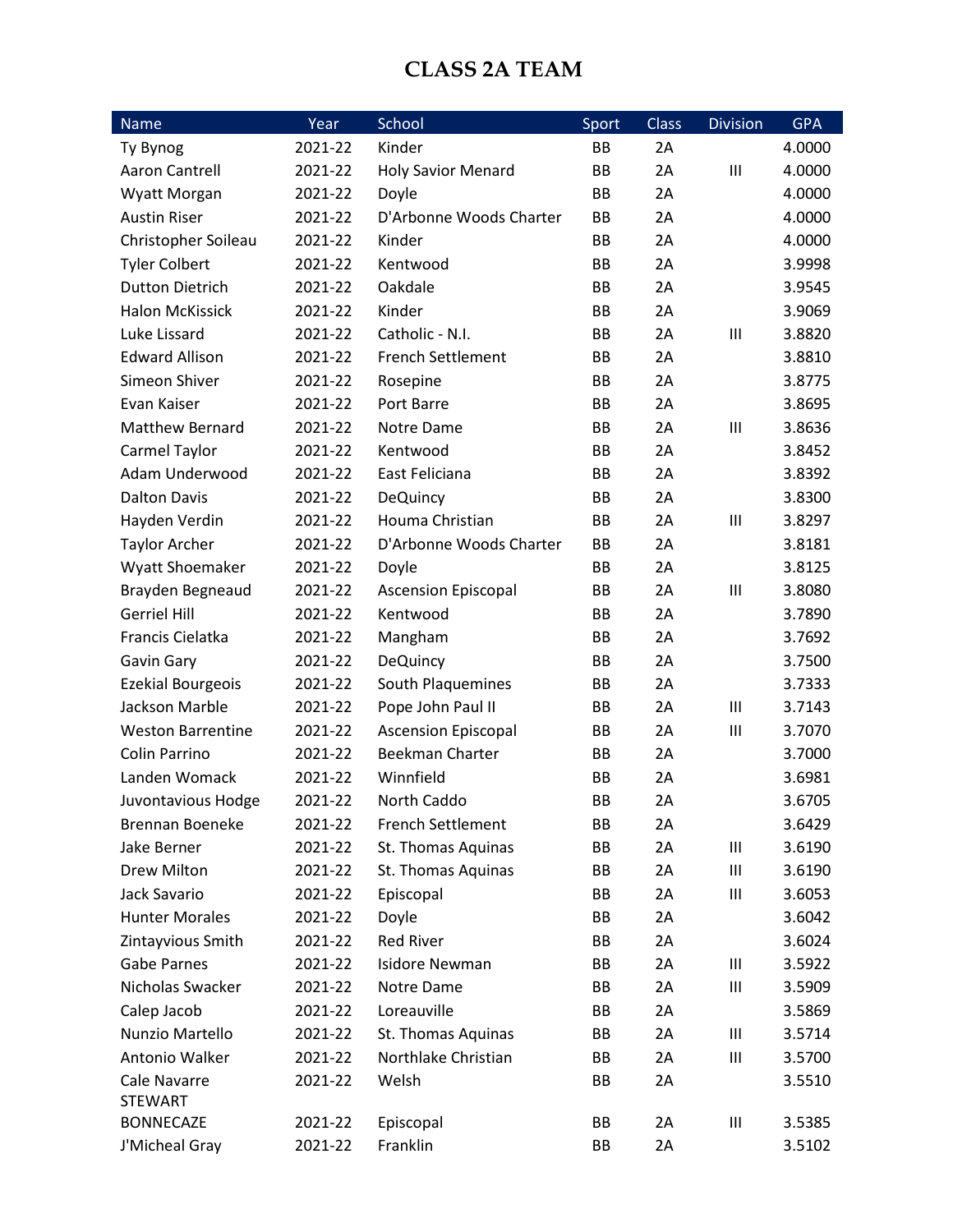| Kayleb Hickman           | 2021-22 Many        | BB. |    |              | 3.5091 |
|--------------------------|---------------------|-----|----|--------------|--------|
| <b>Christian Riviere</b> | 2021-22 St. Charles | BB. | 7A | $\mathbf{H}$ | 3.5000 |

### **CLASS 1A TEAM**

| Name                      | Year    | School                            | Sport     | <b>Class</b> | <b>Division</b> | <b>GPA</b> |
|---------------------------|---------|-----------------------------------|-----------|--------------|-----------------|------------|
| John Allen                | 2021-22 | Catholic - P.C.                   | <b>BB</b> | 1A           | IV              | 4.0000     |
| <b>Nicholas Bertrand</b>  | 2021-22 | St. Edmund                        | <b>BB</b> | 1A           | IV              | 4.0000     |
| John Bueche               | 2021-22 | St. John                          | BB        | 1A           | IV              | 4.0000     |
| <b>William Driggs</b>     | 2021-22 | St. Edmund                        | BB        | 1A           | IV              | 4.0000     |
| <b>Barrett Goldenberg</b> | 2021-22 | <b>Metairie Park Country Day</b>  | <b>BB</b> | 1A           | IV              | 4.0000     |
| <b>Collin Gregg</b>       | 2021-22 | Glenbrook                         | <b>BB</b> | 1A           | IV              | 4.0000     |
| Martin McDowell           | 2021-22 | Calvary Baptist                   | BB        | 1A           | IV              | 4.0000     |
| <b>Nathaniel Proffitt</b> | 2021-22 | Westminster Christian             | BB        | 1A           | IV              | 4.0000     |
| Joseph Schlatre           | 2021-22 | St. John                          | BB        | 1A           | IV              | 4.0000     |
| Luke Spillers             | 2021-22 | <b>Ouachita Christian</b>         | <b>BB</b> | 1A           | IV              | 4.0000     |
| lan Dupre                 | 2021-22 | St. Edmund                        | BB        | 1A           | IV              | 3.9545     |
| Luke Vidrine              | 2021-22 | St. Edmund                        | BB        | 1A           | IV              | 3.9545     |
| Jackson Derr              | 2021-22 | LaSalle                           | BB        | 1A           |                 | 3.9534     |
| <b>Emory Templet</b>      | 2021-22 | <b>Ascension Christian</b>        | <b>BB</b> | 1A           | IV              | 3.9388     |
| Casey Cobb                | 2021-22 | <b>Ouachita Christian</b>         | BB        | 1A           | IV              | 3.9130     |
| <b>Drake Turner</b>       | 2021-22 | <b>Highland Baptist</b>           | BB        | 1A           | IV              | 3.9130     |
| Mark Fruge                | 2021-22 | St. Edmund                        | BB        | 1A           | IV              | 3.9091     |
| Cole Fontenot             | 2021-22 | Sacred Heart                      | BB        | 1A           | IV              | 3.9070     |
| <b>Tyler Marshall</b>     | 2021-22 | <b>Calvary Baptist</b>            | BB        | 1A           | IV              | 3.8810     |
| Randy Joseph              |         |                                   |           |              |                 |            |
| Primeaux                  | 2021-22 | Gueydan                           | BB        | 1A           |                 | 3.8776     |
| <b>Trevion Jacob</b>      | 2021-22 | <b>Ascension Catholic</b>         | BB        | 1A           | IV              | 3.8750     |
| Alex Broussard            | 2021-22 | <b>Vermilion Catholic</b>         | BB        | 1A           | IV              | 3.8700     |
| <b>Tristan Crochet</b>    | 2021-22 | LaSalle                           | BB        | 1A           |                 | 3.8666     |
| Imani Marcel              | 2021-22 | Lincoln Preparatory School        | BB        | 1A           |                 | 3.8570     |
| Maddox Pierrotti          | 2021-22 | Elton                             | BB        | 1A           |                 | 3.8298     |
| Eric Bourque              | 2021-22 | <b>Vermilion Catholic</b>         | BB        | 1A           | IV              | 3.8260     |
| Joshua Daigle             | 2021-22 | St. John                          | BB        | 1A           | IV              | 3.8100     |
| Lance Fuller              | 2021-22 | <b>River Oaks</b>                 | BB        | 1A           | IV              | 3.8095     |
| Herman Brister            | 2021-22 | Southern Lab                      | ВB        | 1A           | IV              | 3.7959     |
| <b>Grant Fontana</b>      | 2021-22 | <b>Calvary Baptist</b>            | ВB        | 1A           | IV              | 3.7955     |
| Quinn Boutchard           | 2021-22 | St. Martin's Episcopal            | ВB        | 1A           | IV              | 3.7894     |
| Damian Pierce             | 2021-22 | White Castle                      | BB        | 1A           |                 | 3.7888     |
| Messiah Spann             | 2021-22 | <b>Lincoln Preparatory School</b> | ВB        | 1A           |                 | 3.7860     |
| Neiman Sullen             | 2021-22 | <b>Hamilton Christian</b>         | ВB        | 1A           | IV              | 3.7826     |
| Andy Weatherford          | 2021-22 | Ouachita Christian                | ВB        | 1A           | IV              | 3.7727     |
| Willie Robinson           | 2021-22 | <b>Ascension Christian</b>        | BB        | 1A           | IV              | 3.7500     |
| Gus Ortega                | 2021-22 | <b>River Oaks</b>                 | BB        | 1A           | IV              | 3.7441     |
| Adameon Botley            | 2021-22 | Oberlin                           | ВB        | 1A           |                 | 3.7317     |
| Colin Pohlman             | 2021-22 | <b>River Oaks</b>                 | BB        | 1A           | IV              | 3.7143     |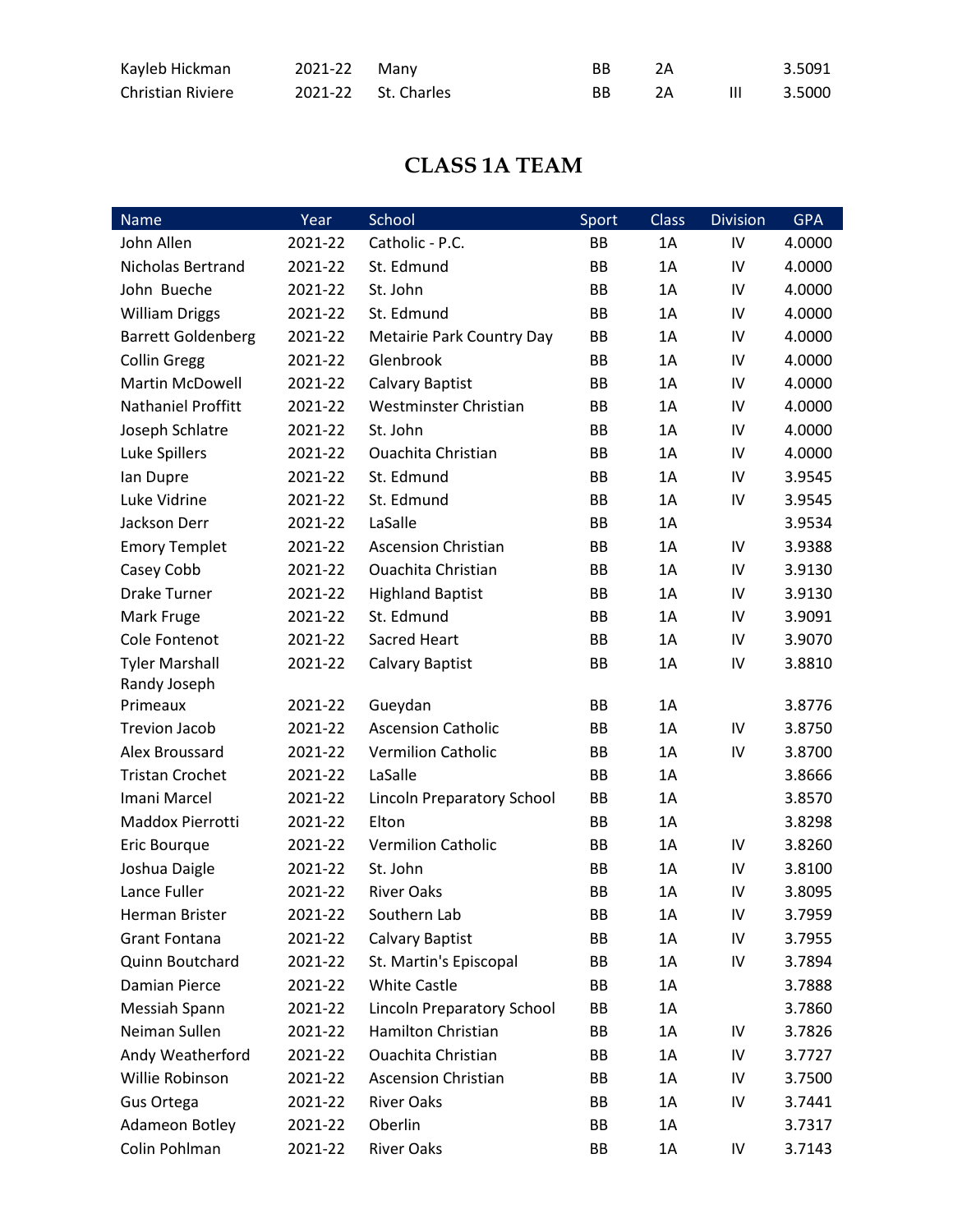| Name                   | Year    | School                    | Sport     | <b>Class</b> | <b>Division</b> | <b>GPA</b> |
|------------------------|---------|---------------------------|-----------|--------------|-----------------|------------|
|                        |         | Magnolia School of        |           |              |                 |            |
| JaChristian Bryant     | 2021-22 | Excellence                | <b>BB</b> | 1A           |                 | 3.7140     |
| Donovan Davis          | 2021-22 | Southern Lab              | BB        | 1A           | IV              | 3.6538     |
| Chase Stripland        | 2021-22 | Calvary Baptist           | <b>BB</b> | 1A           | IV              | 3.6429     |
| <b>Riley Rodriguez</b> | 2021-22 | Hanson Memorial           | BB        | 1A           | IV              | 3.6341     |
| Chris Bell             | 2021-22 | St. Frederick             | <b>BB</b> | 1A           | IV              | 3.6000     |
| Andrew Hester          | 2021-22 | East Beauregard           | BB        | 1A           |                 | 3.5918     |
| Hayden McCluskey       | 2021-22 | <b>Cedar Creek</b>        | <b>BB</b> | 1A           | IV              | 3.5745     |
| Brennen Broussard      | 2021-22 | Vermilion Catholic        | <b>BB</b> | 1A           | IV              | 3.5650     |
| Kameron Levier         | 2021-22 | <b>Opelousas Catholic</b> | <b>BB</b> | 1A           | IV              | 3.5600     |
| <b>Garrett Dubois</b>  | 2021-22 | St. Edmund                | <b>BB</b> | 1A           | IV              | 3.5455     |
| Zach Hegwood           | 2021-22 | Oak Grove                 | <b>BB</b> | 1A           |                 | 3.5116     |
|                        |         | Magnolia School of        |           |              |                 |            |
| David Gilbert          | 2021-22 | Excellence                | BB        | 1A           |                 | 3.5000     |

## **CLASS B TEAM**

| <b>Name</b>             | Year    | School                       | Sport     | <b>Class</b> | <b>Division</b> | <b>GPA</b> |
|-------------------------|---------|------------------------------|-----------|--------------|-----------------|------------|
|                         |         | Christ Episcopal             |           |              |                 |            |
| Sander McComiskey       | 2021-22 | School                       | <b>BB</b> | B            | V               | 4.0000     |
| <b>Skyler Thomas</b>    | 2021-22 | Hathaway                     | <b>BB</b> | B            |                 | 4.0000     |
| <b>Hunter Hebert</b>    | 2021-22 | <b>Bell City</b>             | <b>BB</b> | B            |                 | 3.9655     |
| Tyler Simonelli         | 2021-22 | Quitman                      | <b>BB</b> | B            |                 | 3.9622     |
| <b>Tyler Chen</b>       | 2021-22 | <b>Episcopal of Acadiana</b> | <b>BB</b> | B            | $\vee$          | 3.9600     |
| Dakota Guitreau         | 2021-22 | Maurepas                     | <b>BB</b> | B            |                 | 3.9250     |
| <b>Matthew Gary</b>     | 2021-22 | <b>Episcopal of Acadiana</b> | <b>BB</b> | B            | V               | 3.9200     |
| <b>Frank Chandler</b>   | 2021-22 | <b>Grace Christian</b>       | <b>BB</b> | B            | $\vee$          | 3.9091     |
| Caymann Dominique       | 2021-22 | Episcopal of Acadiana        | <b>BB</b> | B            | $\vee$          | 3.9000     |
| Landon Roberts          | 2021-22 | Weston                       | <b>BB</b> | B            |                 | 3.8909     |
| <b>Dalton Maricle</b>   | 2021-22 | Pitkin                       | <b>BB</b> | B            |                 | 3.8823     |
| Jayce Thompson          | 2021-22 | Pitkin                       | <b>BB</b> | B            |                 | 3.8823     |
| Eli McBride             | 2021-22 | Weston                       | <b>BB</b> | B            |                 | 3.8546     |
| Adam Whitman            | 2021-22 | Episcopal of Acadiana        | <b>BB</b> | B            | V               | 3.8500     |
| <b>Billy Rivers</b>     | 2021-22 | Converse                     | <b>BB</b> | B            |                 | 3.8475     |
| Luke Morgan             | 2021-22 | Quitman                      | <b>BB</b> | B            |                 | 3.8113     |
| Cameron Lee             | 2021-22 | <b>Episcopal of Acadiana</b> | <b>BB</b> | B            | V               | 3.8100     |
|                         |         | Christ Episcopal             |           |              |                 |            |
| <b>Bennett Briggs</b>   | 2021-22 | School                       | <b>BB</b> | B            | V               | 3.8090     |
| John Dye                | 2021-22 | Negreet                      | <b>BB</b> | B            |                 | 3.8049     |
| Colin Miley             | 2021-22 | Forest                       | <b>BB</b> | B            |                 | 3.7959     |
| <b>Herman Collins</b>   | 2021-22 | Stanley                      | <b>BB</b> | B            |                 | 3.7470     |
| Shacobi Gray            | 2021-22 | Stanley                      | <b>BB</b> | B            |                 | 3.7407     |
| Shane Rowe              | 2021-22 | Quitman                      | <b>BB</b> | B            |                 | 3.7358     |
| Jake Farmer             | 2021-22 | Converse                     | <b>BB</b> | B            |                 | 3.6538     |
| <b>Brandon Williams</b> | 2021-22 | Simsboro                     | <b>BB</b> | B            |                 | 3.6471     |
| <b>Caleb Barton</b>     | 2021-22 | Dodson                       | <b>BB</b> | B            |                 | 3.6000     |